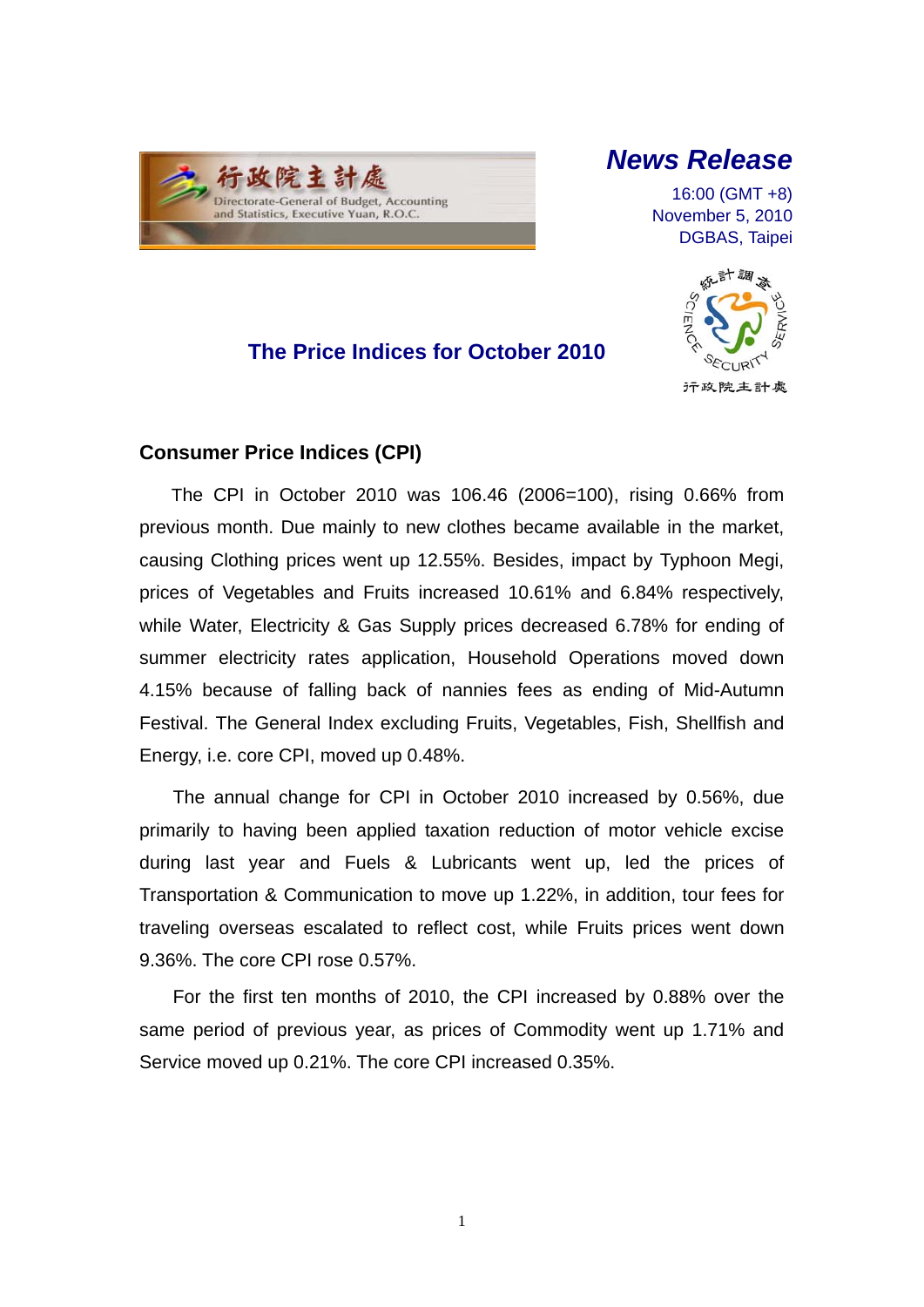

#### **CPI-Living Necessaries**

The CPI-Living Necessaries is compiled basing on 424 CPI items. It includes three categories of CPI-Living Necessaries: Category A includes prices of Food, Water, Electricity & Gas Supply of Housing and Fuels & Lubricants of Transportation (190 items and 33.0% weights of CPI). Category B covers Category A and Education & Entertainment prices (244 items and 50.2% weights of CPI). Category C is the daily necessities, such as Food, Clothing, Water, Electricity & Gas, Fuels & Lubricants, Medical Care Services, and some items fall under segments of Communication and Personal Care Services (239 items and 42.7% weights of CPI).

The CPI-Living Necessaries in October 2010, compared with the previous month: Index of Category A was 114.09 (2006=100), went up 0.68%, Category B was 109.64, increased 0.49% and Category C was 111.24, moved up 1.39%.

#### **Wholesale Price Indices (WPI)**

The WPI in October 2010 was 107.93 (2006=100), decreasing 0.53% from previous month, due mainly to 2.95% appreciation of Taiwan Dollar to U.S. Dollar. Besides, Water Supply, Electricity & Gas prices declined 5.36% for ending of summer rates application. Prices of imported Iron ores moved down which led Other Mineral Products prices to decrease 7.71%, prices of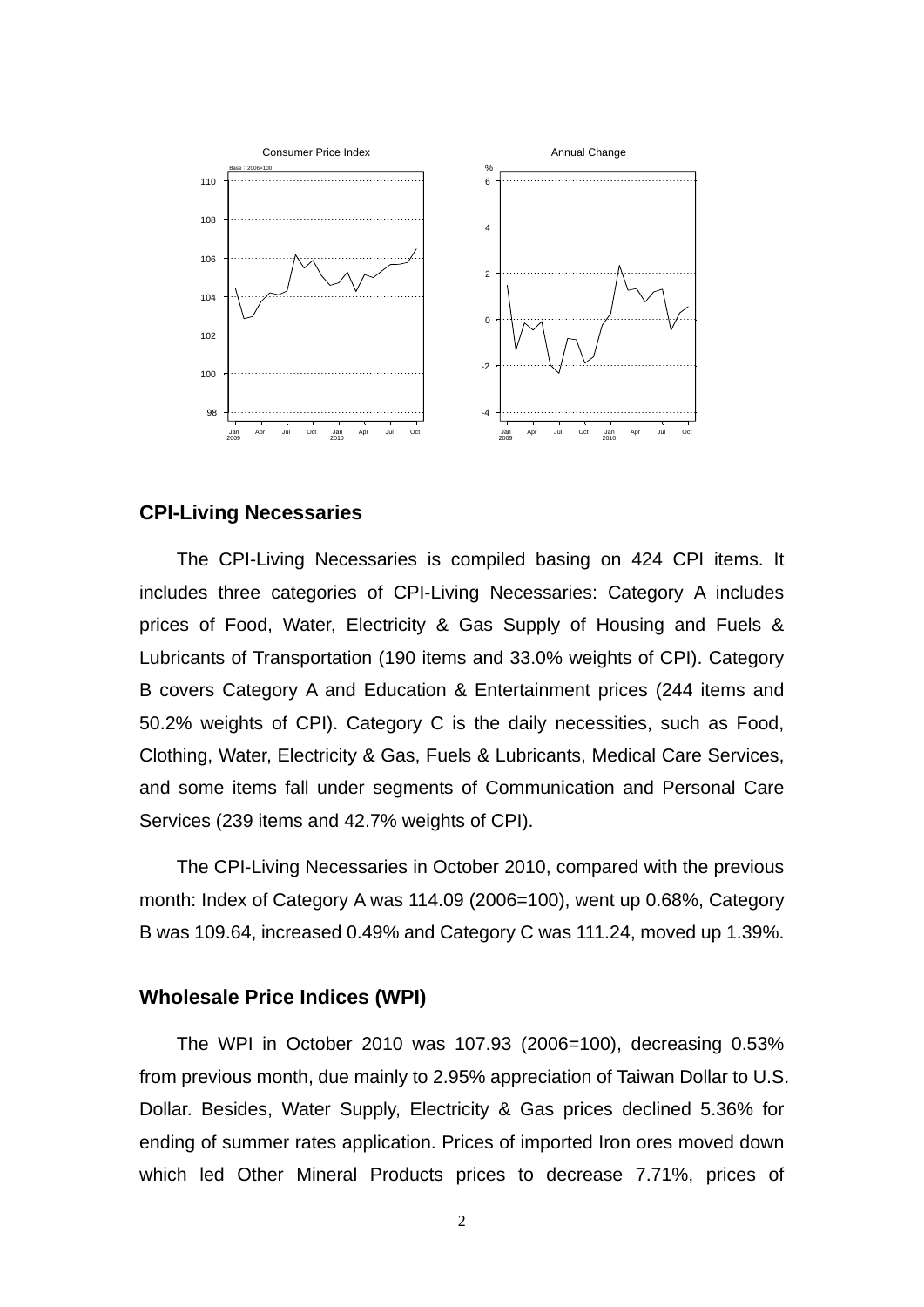Electronic Parts & Components went down 1.99%, whereas Crude Petroleum & Natural Gas and Chemical Material moved up 3.08% and 1.48% individually. Domestic Sales Excluding Imports prices rose 0.23%; Imports and Exports prices went down 0.45% and 1.35% separately.

The annual change of WPI in October 2010, comparing with the same month of 2009, increasing 3.84%, due mainly to prices escalation of imported Iron ores which causing Other Mineral Products price increased 42.15%, in addition, prices of Chemical Material and Basic Metal moved up 17.08% and 15.89% individually. Domestic Sales Excluding Imports prices rose 5.32%; Imports and Exports prices went up 5.40% and 0.81% separately.

For the first ten months of 2010, the WPI increased 6.12% compared with the same period of previous year, of which the Import and Export prices went up 7.87% and 2.72% individually.



#### **Statistical Tables**

Table1 The Changes of Consumer Price Indices Table2 The Changes of Wholesale Price Indices Table3 The Changes of Import Price Indices Table4 The Changes of Export Price Indices

#### **For Further Information:**

*Statistics Database:* http://eng.stat.gov.tw/ *DGBAS* news releases on the Internet: http://eng.dgbas.gov.tw/ *Tel:* +886-2-23803449; *Fax:* +886-2-23803465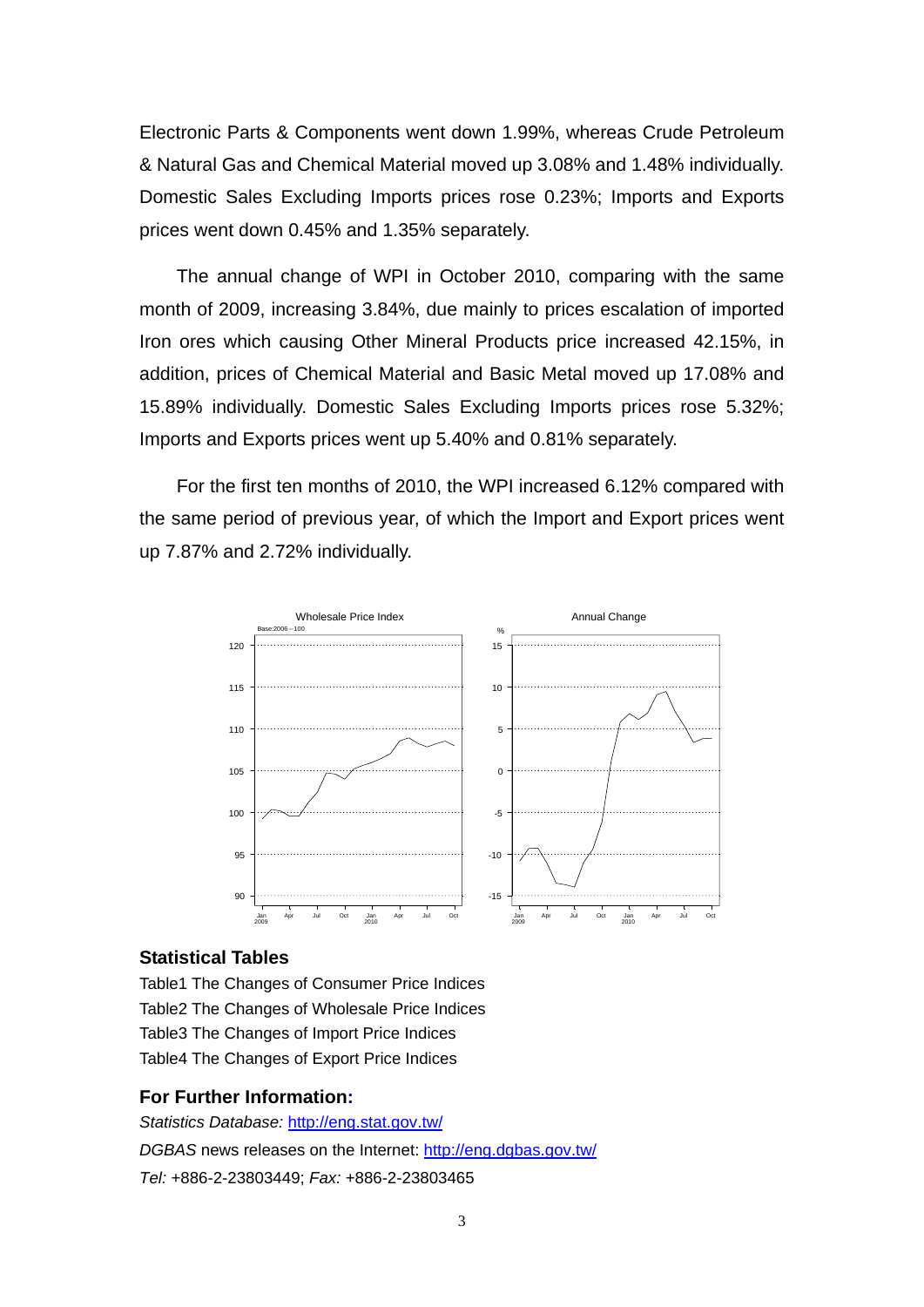### Table 1 The Changes of Consumer Price Indices

Oct. 2010

|                                             | Weight   | Index of     | Compared | Compared    | The First Ten    |
|---------------------------------------------|----------|--------------|----------|-------------|------------------|
|                                             | $(\%0)$  | Oct. 2010    | with     | with the    | Months of 2010   |
|                                             |          | $(2006=100)$ | Previous | Same        | Compared with    |
| Groups                                      |          |              | Month    | Month of    | the Same Period  |
|                                             |          |              | $(\% )$  | Previous    | of Previous Year |
|                                             |          |              |          | Year $(\%)$ | (%)              |
|                                             |          |              |          |             |                  |
| General Index                               | 1,000.00 | 106.46       | 0.66     | 0.56        | 0.88             |
| <b>Basic Group</b>                          |          |              |          |             |                  |
| 1. Food                                     | 260.82   | 115.19       | 1.59     | 0.23        | 0.16             |
| Meat                                        | 23.08    | 121.27       | $-0.35$  | 2.17        | 1.60             |
| Fish & Shellfish                            | 16.71    | 134.37       | $-0.64$  | 6.36        | 6.51             |
| Vegetables                                  | 24.81    | 127.57       | 10.61    | 0.86        | $-1.38$          |
| Fruits                                      | 27.59    | 103.81       | 6.84     | $-9.36$     | $-2.28$          |
| 2. Clothing                                 | 41.72    | 113.65       | 12.55    | 0.16        | 2.58             |
| Garments                                    | 26.97    | 114.48       | 19.75    | $-0.83$     | 2.40             |
| 3. Housing                                  | 279.47   | 102.05       | $-1.21$  | 0.22        | 0.48             |
| <b>Residential Rent</b>                     | 185.40   | 100.68       | 0.01     | 0.18        | $-0.02$          |
| Household Operations                        | 14.53    | 96.06        | $-4.15$  | $-3.30$     | 0.55             |
| Water, Electricity & Gas Supply             | 36.87    | 108.12       | $-6.78$  | 1.86        | 3.87             |
| 4. Transportation & Communication           | 140.42   | 102.57       | 0.71     | 1.22        | 3.23             |
| Transportation & Communication Equip.       | 27.57    | 96.92        | 0.11     | 4.00        | 3.43             |
| Fuels & Lubricants                          | 32.55    | 113.00       | 1.99     | 3.64        | 12.48            |
| 5. Medicines & Medical Care                 | 47.41    | 107.97       | $-0.02$  | 1.06        | 0.54             |
| Medical Care Services                       | 33.02    | 103.22       | 0.00     | 0.01        | 0.64             |
| Medicines & Health Food                     | 10.62    | 126.07       | 0.04     | 4.28        | 0.71             |
| 6. Education & Entertainment                | 171.48   | 100.40       | 0.05     | 1.13        | $-0.29$          |
| <b>Educational Expense</b>                  | 111.25   | 98.25        | $-0.03$  | $-0.49$     | $-1.24$          |
| Entertainment Expense                       | 60.22    | 104.31       | 0.21     | 4.03        | 1.41             |
| 7. Miscellaneous                            | 58.68    | 108.07       | $-0.94$  | 0.41        | 3.12             |
| Tobacco & Betelnut                          | 14.65    | 126.60       | 0.06     | 1.29        | 12.76            |
| <b>Personal Care Services</b>               | 14.78    | 95.43        | $-4.58$  | $-1.30$     | $-0.63$          |
| Commodity and Service Groups                |          |              |          |             |                  |
| 1. Commodity                                | 437.11   | 110.30       | 1.63     | 0.55        | 1.71             |
| (Excluding Food)                            | 264.95   | 105.63       | 1.12     | 0.86        | 2.72             |
| Non-durable Consumer Goods                  | 299.12   | 114.94       | 0.79     | 0.93        | 2.50             |
| (Excluding Food)                            | 126.96   | 111.76       | $-1.36$  | 2.09        | 5.60             |
| Semi-durable Consumer Goods                 | 62.85    | 108.10       | 8.21     | $-0.37$     | 0.91             |
| <b>Durable Consumer Goods</b>               | 75.14    | 92.11        | $-0.12$  | $-0.46$     | $-1.26$          |
| 2. Service                                  | 562.89   | 103.24       | $-0.14$  | 0.56        | 0.21             |
| Food                                        | 88.66    | 111.02       | 0.05     | 0.44        | $-0.14$          |
| Housing                                     | 209.54   | 100.36       | $-0.28$  | $-0.06$     | 0.00             |
| Transportation & Communication              | 76.99    | 99.55        | 0.35     | $-0.76$     | $-0.54$          |
| <b>Medical Care</b>                         | 33.02    | 103.22       | 0.00     | 0.01        | 0.64             |
| Education & Entertainment                   | 129.64   | 106.39       | 0.11     | 2.70        | 1.22             |
| Miscellaneous                               | 23.83    | 97.02        | $-2.85$  | $-0.69$     | $-0.36$          |
| Special Groups                              |          |              |          |             |                  |
| General Index Excluding Fruits & Vegetables | 947.60   | 105.96       | 0.20     | 0.86        | 1.02             |
| General Index Excluding Food                | 739.18   | 103.27       | 0.29     | 0.67        | 1.15             |
| General Index Excluding Fruits, Vegetables, |          |              |          |             |                  |
| Fish, Shellfish & Energy                    | 866.64   | 105.05       | 0.48     | 0.57        | 0.35             |

Note : Due to late reports and corrections by respondents all data are subject to revision 3 months after original publication.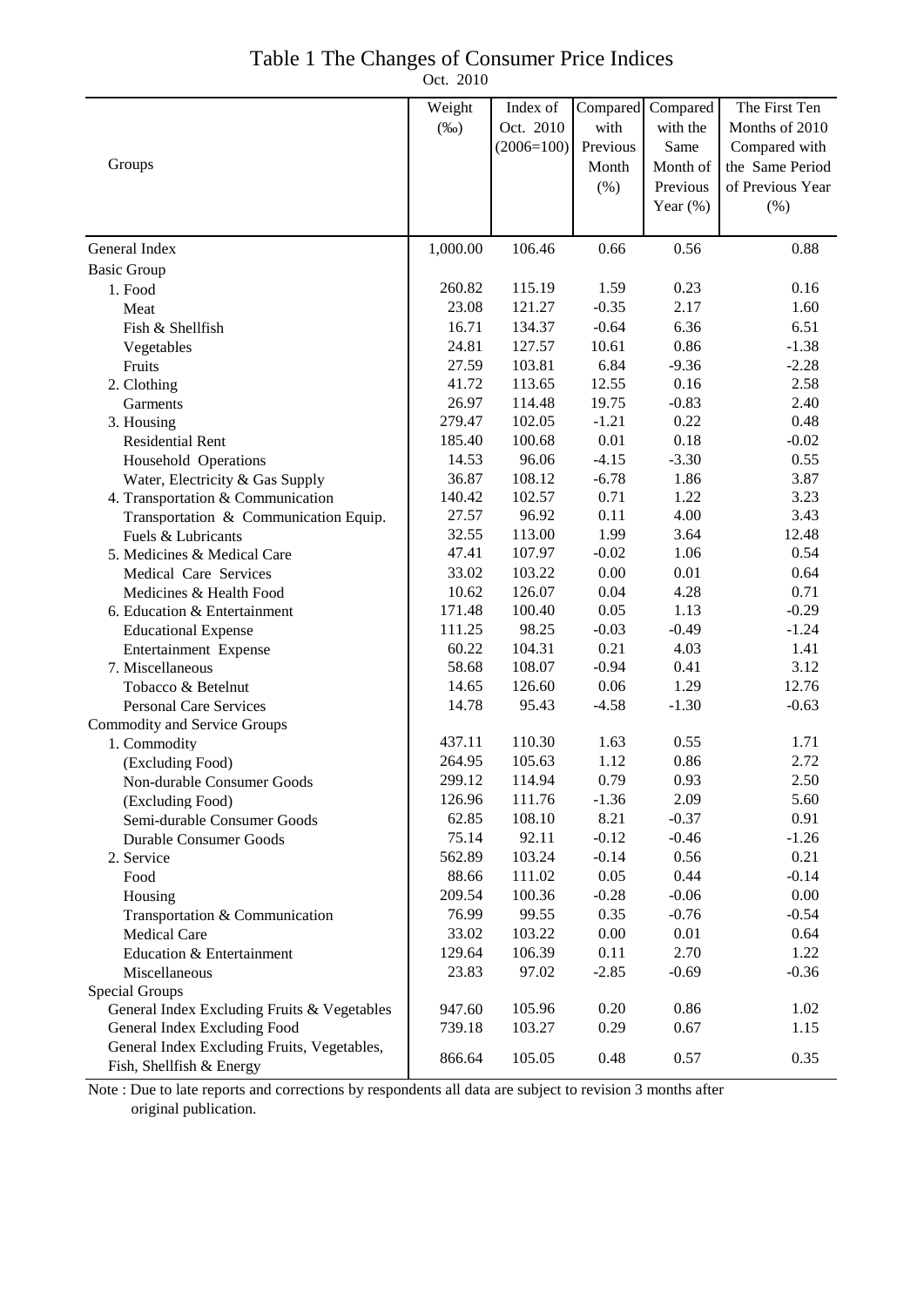# Table 2 The Changes of Wholesale Price Indices

Oct. 2010

| Groups                                           | Weight   | Index of Oct. | Compared | Compared    | The First Ten    |
|--------------------------------------------------|----------|---------------|----------|-------------|------------------|
|                                                  | $(\%0)$  | 2010          | with     | with the    | Months of 2010   |
|                                                  |          | $(2006=100)$  | Previous | Same        | Compared with    |
|                                                  |          |               | Month    | Month of    | the Same Period  |
|                                                  |          |               | (% )     | Previous    | of Previous Year |
|                                                  |          |               |          | Year $(\%)$ | (% )             |
| General Index                                    | 1,000.00 | 107.93        | $-0.53$  | 3.84        | 6.12             |
| <b>Domestic Sales Excluding Imports</b>          | 307.86   | 111.90        | 0.23     | 5.32        | 7.88             |
| Imports                                          | 327.09   | 115.97        | $-0.45$  | 5.40        | 7.87             |
| Exports                                          | 365.05   | 95.75         | $-1.35$  | 0.81        | 2.72             |
| <b>Basic Group</b>                               |          |               |          |             |                  |
| 1. Agriculture, Forestry, Fishing & Animal       |          |               |          |             |                  |
| <b>Husbandry Products</b>                        | 27.15    | 129.46        | 1.40     | 3.14        | 3.38             |
| (1) Farm Products                                | 12.87    | 124.68        | 4.57     | 2.63        | 1.43             |
| (2) Poultry & Livestock Products                 | 6.60     | 130.93        | $-2.78$  | 2.67        | 1.45             |
| (3) Forest Products                              | 0.41     | 111.59        | 2.67     | 10.47       | 16.09            |
| (4) Fishery Products                             | 7.27     | 135.55        | $-0.01$  | 4.11        | 7.72             |
| 2. Quarrying & Mineral Products                  | 57.59    | 134.81        | 0.07     | 11.26       | 20.52            |
| (1) Crude Petroleum & Natural Gas                | 45.78    | 123.85        | 3.08     | 4.65        | 26.45            |
| (2) Sand, Stone & Clay Quarrying                 | 2.56     | 100.48        | $-1.34$  | $-9.66$     | $-9.53$          |
| (3) Other Mineral Products                       | 9.25     | 201.36        | $-7.71$  | 42.15       | 9.80             |
| 3. Manufacturing Products                        | 890.99   | 104.35        | $-0.48$  | 3.34        | 5.27             |
| $(1)$ Foods                                      | 18.50    | 127.81        | 0.49     | 6.53        | 6.62             |
| (2) Beverages                                    | 5.34     | 102.10        | 0.26     | $-1.52$     | 0.09             |
| (3) Tobaccos                                     | 2.49     | 116.39        | $-0.36$  | $-0.58$     | 5.86             |
| (4) Textile Products                             | 21.67    | 119.23        | 1.93     | 11.16       | 6.48             |
| (5) Wearing Apparel & Clothing Accessories       | 4.65     | 96.23         | $-1.68$  | $-2.63$     | $-2.62$          |
| (6) Leather, Fur & Related Products              | 4.97     | 110.18        | $-1.51$  | 4.76        | 6.14             |
| (7) Wood & Bamboo Products                       | 2.15     | 113.73        | $-2.82$  | 7.07        | 7.78             |
| (8) Pulp, Paper, Paper Products & Printed Matter | 15.11    | 121.57        | $-0.20$  | 11.67       | 14.05            |
| (9) Petroleum & Coal Products                    | 54.63    | 118.79        | 1.81     | 7.85        | 21.11            |
| (10)Chemical Material                            | 91.92    | 115.80        | 1.48     | 17.08       | 23.60            |
| (11) Chemical Products & Medical Goods           | 28.00    | 109.79        | $-0.34$  | 0.94        | $-1.15$          |
| (12) Rubber & Plastic Products                   | 22.42    | 113.83        | $-0.56$  | 2.25        | 1.41             |
| (13) Non-metallic Mineral Products               | 13.93    | 107.88        | $-0.19$  | $-2.24$     | $-5.65$          |
| $(14)$ Basic Metal                               | 84.77    | 120.40        | $-0.24$  | 15.89       | 22.60            |
| (15) Fabricated Metal Products                   | 42.26    | 111.93        | $-0.81$  | 2.92        | 5.07             |
| (16) Electronic Parts & Components               | 261.17   | 79.21         | $-1.99$  | $-5.15$     | $-3.66$          |
| (17) Computer, Electronic & Optical Products     | 64.22    | 79.25         | $-2.26$  | $-6.31$     | $-7.08$          |
| (18) Electrical Equipment                        | 34.70    | 108.66        | $-0.06$  | 2.90        | 5.74             |
| (19) Machinery & Equipment                       | 67.61    | 112.14        | $-0.97$  | 0.90        | $-1.26$          |
| (20) Transport Equipment & Parts                 | 34.78    | 109.14        | 0.06     | 0.40        | $-0.43$          |
| $(21)$ Furniture & Fixtures                      | 5.20     | 105.65        | $-2.28$  | $-1.10$     | $-1.90$          |
| (22) Miscellaneous Products                      | 10.51    | 107.28        | $-1.75$  | 1.53        | 0.00             |
| 4. Water Supply, Electricity & Gas               | 24.28    | 124.89        | $-5.36$  | 1.84        | 3.43             |
| By Stage of Processing                           |          |               |          |             |                  |
| 1.Raw Materials                                  | 138.48   | 133.84        | 0.96     | 12.76       | 19.55            |
| 2. Intermediate Materials                        | 356.29   | 110.97        | $-0.64$  | 4.21        | 6.26             |
| 3. Finished Goods                                | 140.17   | 109.31        | $-0.02$  | 0.66        | 0.73             |
| (1) Capital Goods                                | 53.38    | 110.30        | $-0.53$  | 1.14        | $-0.91$          |
| (2) Consumer Goods                               | 86.79    | 108.23        | 0.32     | 0.37        | 1.78             |
| Special Groups                                   |          |               |          |             |                  |
| <b>Domestic Sales</b>                            | 634.95   | 113.74        | $-0.12$  | 5.35        | 7.87             |
| <b>Domestic Products</b>                         | 672.91   | 103.92        | $-0.56$  | 3.00        | 5.20             |
| Non-Heavy Chemical Industrial Products           | 166.01   | 113.09        | $-0.31$  | 4.32        | 3.42             |
| Heavy Chemical Industrial Products               | 724.98   | 102.38        | $-0.52$  | 3.08        | 5.75             |

Note:Due to late reports and corrections by respondents all data are subject to revision 3 months after original publication.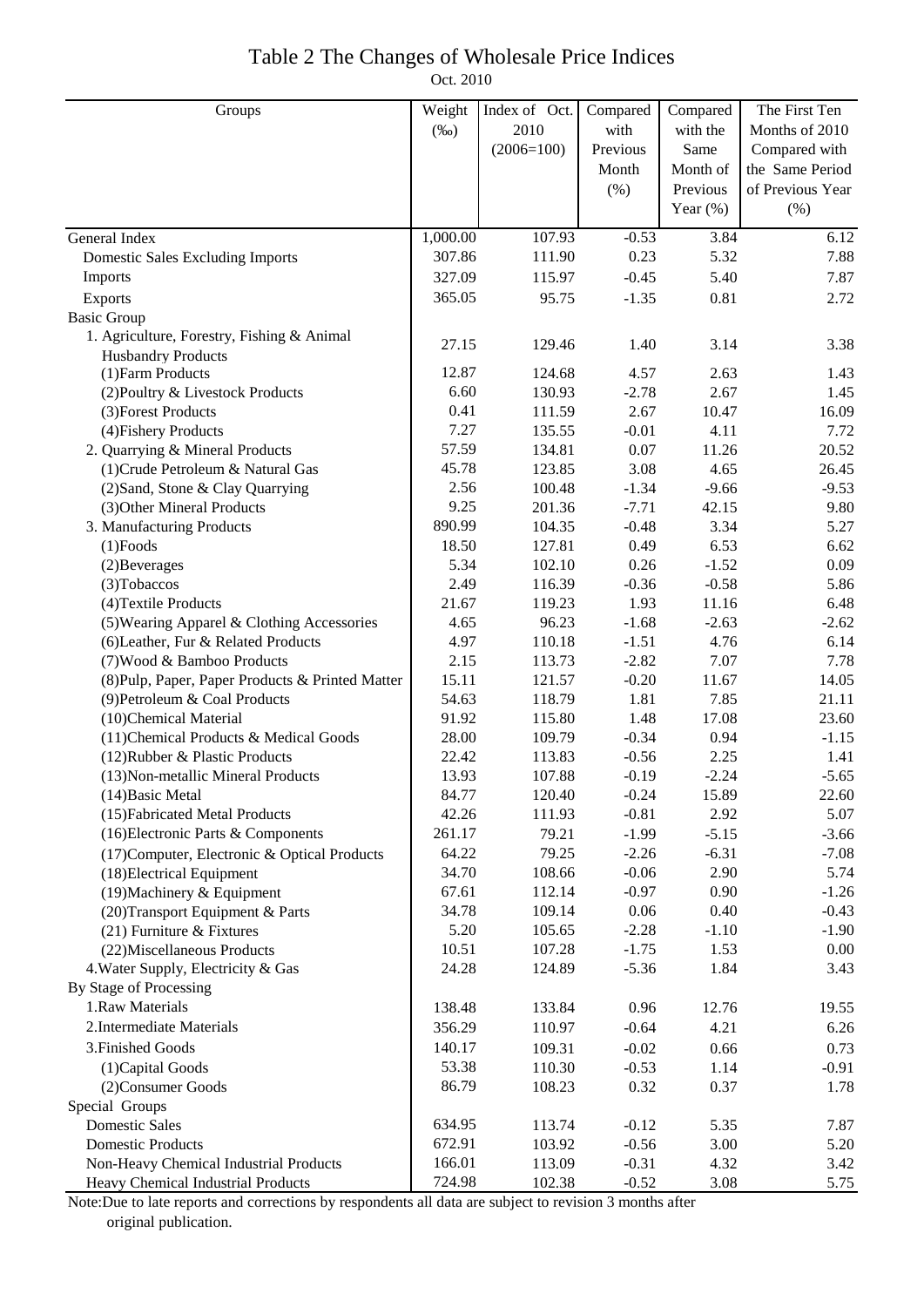## Table 3 The Changes of Import Price Indices

Oct. 2010

| Groups                                                | Weight<br>$(\%0)$ | Index of<br>Oct. 2010<br>$(2006=100)$ | Compared<br>with<br>Previous<br>Month<br>(% ) | Compared<br>with the<br>Same<br>Month of<br>Previous<br>Year $(\%)$ | The First Ten<br>Months of<br>2010<br>Compared<br>with the<br>Same Period<br>of Previous<br>Year $(\%)$ |
|-------------------------------------------------------|-------------------|---------------------------------------|-----------------------------------------------|---------------------------------------------------------------------|---------------------------------------------------------------------------------------------------------|
| Basic Group (on N.T.D. Basis)                         |                   |                                       |                                               |                                                                     |                                                                                                         |
| General Index                                         | 1,000.00          | 115.97                                | $-0.45$                                       | 5.40                                                                | 7.87                                                                                                    |
| 1. Animal, Vegetable Products & Prepared<br>Foods     | 34.64             | 138.77                                | $-0.33$                                       | 8.54                                                                | 9.19                                                                                                    |
| 2. Mineral Products & Nonmetallic Mineral<br>Products | 208.51            | 135.91                                | 0.25                                          | 10.32                                                               | 20.57                                                                                                   |
| 3. Textiles & Textile Articles                        | 13.85             | 133.96                                | 8.56                                          | 24.31                                                               | 8.93                                                                                                    |
| 4. Wood, Paper, Pulp & Articles Thereof               | 17.93             | 119.86                                | $-2.14$                                       | 12.18                                                               | 14.54                                                                                                   |
| 5.Chemicals, Plastics, Rubber & Articles<br>Thereof   | 147.68            | 115.16                                | 0.19                                          | 7.38                                                                | 9.57                                                                                                    |
| 6. Primary Metals & Articles Thereof                  | 118.38            | 121.00                                | 0.02                                          | 18.07                                                               | 24.08                                                                                                   |
| 7. Machinery, Optical & Precision Instruments         | 166.28            | 115.54                                | $-0.71$                                       | 1.98                                                                | $-0.56$                                                                                                 |
| 8. Electronic Machinery                               | 258.41            | 83.34                                 | $-2.34$                                       | $-7.06$                                                             | $-6.38$                                                                                                 |
| 9. Transportation Equipment & Parts                   | 21.11             | 123.99                                | $-0.36$                                       | 2.55                                                                | 2.10                                                                                                    |
| 10. Miscellaneous Products                            | 13.21             | 119.22                                | $-1.34$                                       | 4.87                                                                | 5.53                                                                                                    |
| Basic Group (on U.S.D. Basis)                         |                   |                                       |                                               |                                                                     |                                                                                                         |
| General Index                                         | 1,000.00          | 122.35                                | 2.49                                          | 10.41                                                               | 12.51                                                                                                   |
| 1. Animal, Vegetable Products & Prepared<br>Foods     | 34.64             | 146.42                                | 2.60                                          | 13.71                                                               | 13.90                                                                                                   |
| 2. Mineral Products & Nonmetallic Mineral<br>Products | 208.51            | 143.33                                | 3.20                                          | 15.56                                                               | 25.62                                                                                                   |
| 3. Textiles & Textile Articles                        | 13.85             | 141.31                                | 11.75                                         | 30.23                                                               | 13.72                                                                                                   |
| 4. Wood, Paper, Pulp & Articles Thereof               | 17.93             | 126.46                                | 0.74                                          | 17.51                                                               | 19.52                                                                                                   |
| 5. Chemicals, Plastics, Rubber & Articles<br>Thereof  | 147.68            | 121.52                                | 3.15                                          | 12.49                                                               | 14.28                                                                                                   |
| 6. Primary Metals & Articles Thereof                  | 118.38            | 127.75                                | 2.97                                          | 23.69                                                               | 29.40                                                                                                   |
| 7. Machinery, Optical & Precision Instruments         | 166.28            | 121.87                                | 2.21                                          | 6.84                                                                | 3.77                                                                                                    |
| 8. Electronic Machinery                               | 258.41            | 87.92                                 | 0.54                                          | $-2.64$                                                             | $-2.31$                                                                                                 |
| 9. Transportation Equipment & Parts                   | 21.11             | 130.78                                | 2.57                                          | 7.43                                                                | 6.53                                                                                                    |
| 10. Miscellaneous Products                            | 13.21             | 125.76                                | 1.57                                          | 9.87                                                                | 10.11                                                                                                   |

Note: Due to late reports and corrections by respondents all data are subject to revision 3 months after original publication.